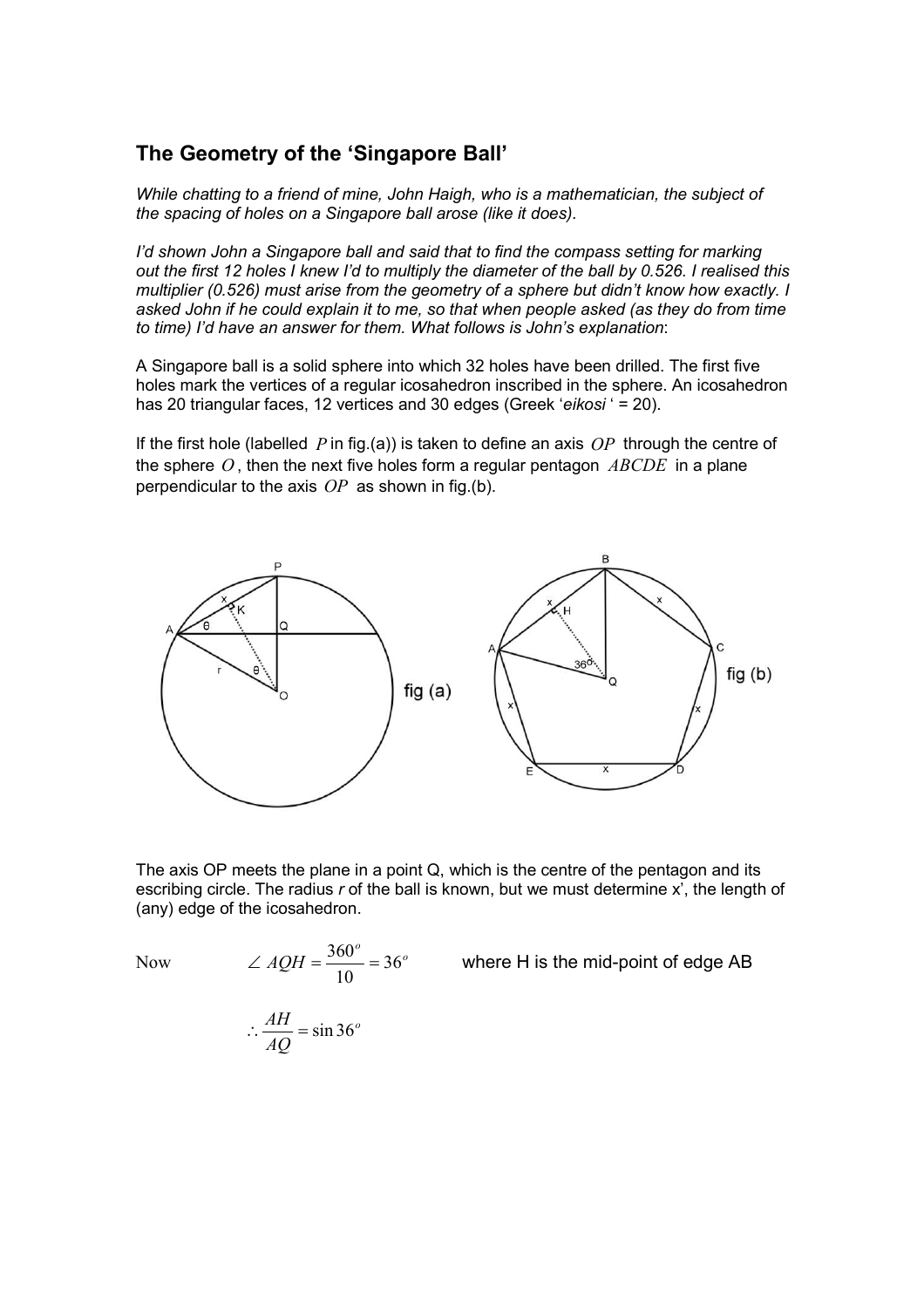but  $AH = \frac{1}{2}x$ 

(half the length of edge AB)

$$
\therefore AQ = \frac{x}{2\sin 36^\circ} = \alpha x
$$

2 1

where 
$$
\alpha = \frac{1}{2 \sin 36^\circ}
$$

In fig. (a) we know that:

 $AP = x$   $AQ = \alpha x$   $AO = r$ (edge length) (radius of sphere)

One way to determine  $x$  from this information is to apply Pythagoras' theorem to  $\triangle AQP$  to determine PQ, and again to  $\triangle AQO$  to determine QO and then note that  $PO + OO = PO = r$ .

However, possibly the neatest way is to quote a geometric theorem which states that the angle subtended by a chord of a circle at the centre is twice the angle subtended at any point on the opposite arc.

From which it follows that:

$$
\angle PAQ = \angle AOK
$$
 where K is the mid-point of AP

Both of these angles are labelled  $\theta$  in fig. (b).

- From  $\triangle AQP$ ,  $\cos \theta = \frac{AQ}{dP} = \alpha$ AP  $\cos \theta = \frac{AQ}{4R}$
- From  $\triangle$  AKO,
- r x r x AO AK 2  $\sin \theta = \frac{AK}{10} = \frac{\frac{1}{2}x}{10} =$

But,  $\cos^2 \theta + \sin^2 \theta = 1$ 

$$
\therefore \qquad \alpha^2 + \left(\frac{x}{2r}\right)^2 = 1
$$
\n
$$
\therefore \qquad x^2 = 4r^2(1-\alpha^2)
$$
\n
$$
\therefore \qquad x = 2r\sqrt{1 - \frac{1}{4\sin^2 36^\circ}}
$$
\n
$$
\therefore \qquad x = 2r \times 0.525731112
$$

Hence the circle containing the pentagon ABCDE can be determined with a compass set to  $0.526$  (to three decimal places) of the ball's diameter  $(2r)$ .